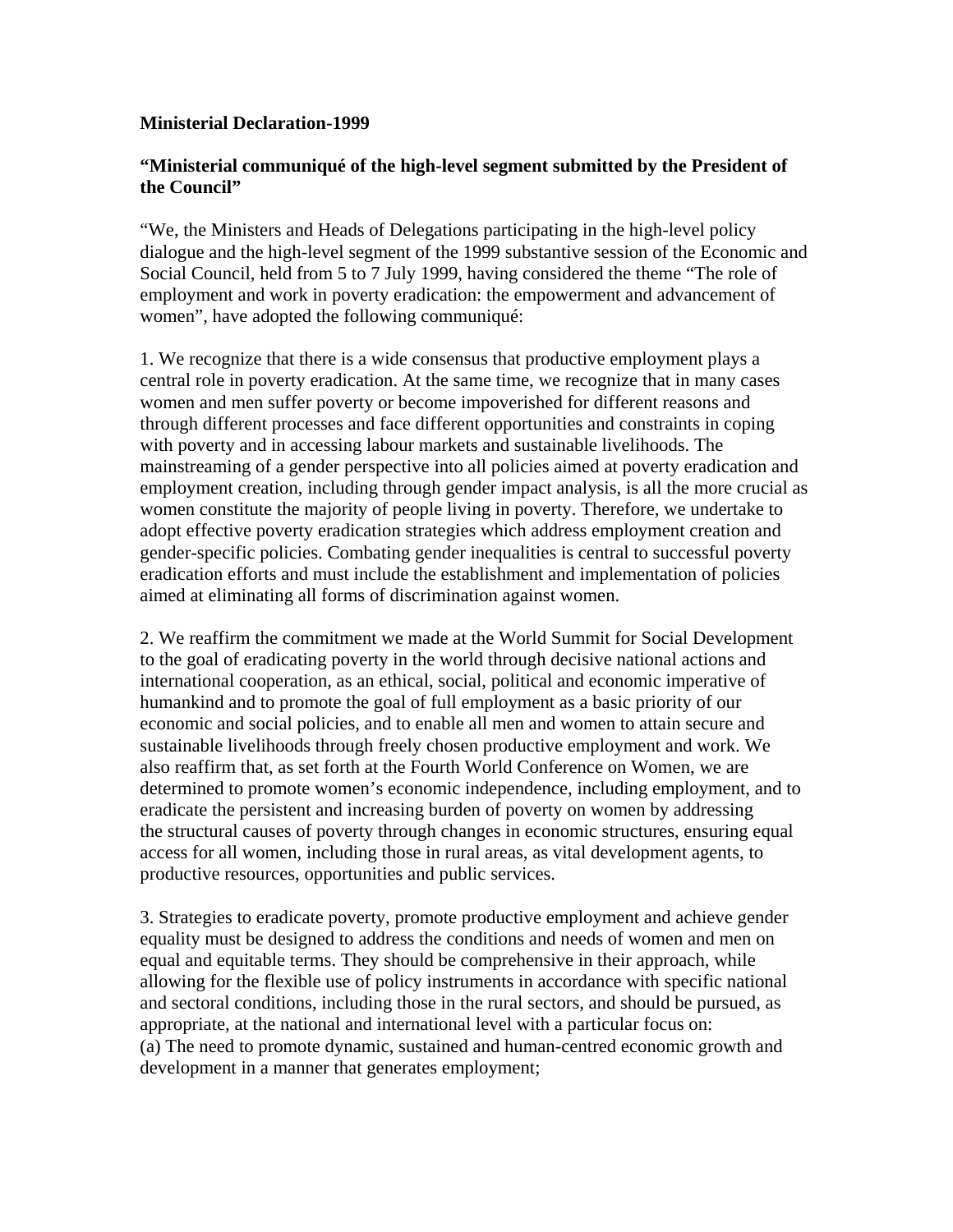(b) The need to aim at improving market outcomes for all people living in poverty, especially women and vulnerable groups;

(c) The development of public policies to provide an enabling environment for the efficient functioning of markets while promoting equality and social protection; (d) The promotion of women's equal participation with men in the planning, decisionmaking and implementation of strategies.

4. In a broader perspective, strategies to eradicate poverty, promote productive employment and achieve gender equality should be supported by an enabling international environment by taking action, *inter alia*:

(a) To undertake measures aimed at the effective mobilization of financial resources for development;

(b) To call upon developed countries to strengthen their efforts to achieve, as soon as possible, the agreed target of 0.7 per cent of their gross national product for overall official development assistance and, where agreed, within that target to earmark 0.15 to 0.20 per cent of gross national product for the least developed countries;

(c) To encourage appropriate technology transfer and support capacity building for developing countries and countries with economies in transition;

(d) To promote international cooperation aimed at sustained economic growth, stable markets and job creation;

(e) To reinforce conditions for a more favourable climate for international trade; (f) To increase investment in developing countries and in countries with economies in transition.

5. Empowerment of people, in particular the empowerment of women, is a prerequisite of effective poverty eradication and employment creation strategies. All States parties should fully implement their obligations under the Convention on the Elimination of All Forms of Discrimination against Women<sup>2</sup> and other international human rights instruments.

6. Democracy, the rule of law and the promotion and protection of all human rights and fundamental freedoms, including the right to development, are important prerequisites of an effective poverty eradication and employment creation strategy. In the field of employment and work, the International Labour Organization (ILO) conventions as well as the Declaration on Fundamental Principles and Rights at Work<sup>3</sup> provide a realistic framework. Participatory mechanisms, including tripartite forms of social dialogue among Governments, and workers' and employers' organizations, can facilitate policymaking. The involvement of women's organizations in participatory mechanisms and the role of women within relevant organizations should be emphasized to ensure that women's voices are heard in deciding policies on employment and work. Furthermore, women should fully participate in labour unions.

7. Employment growth has an impact on poverty reduction. Depending on specific national conditions and levels of development, an effective development strategy could include targeting key economic sectors for employment-intensive growth, including agriculture and non-traditional sectors. Employment growth should be associated with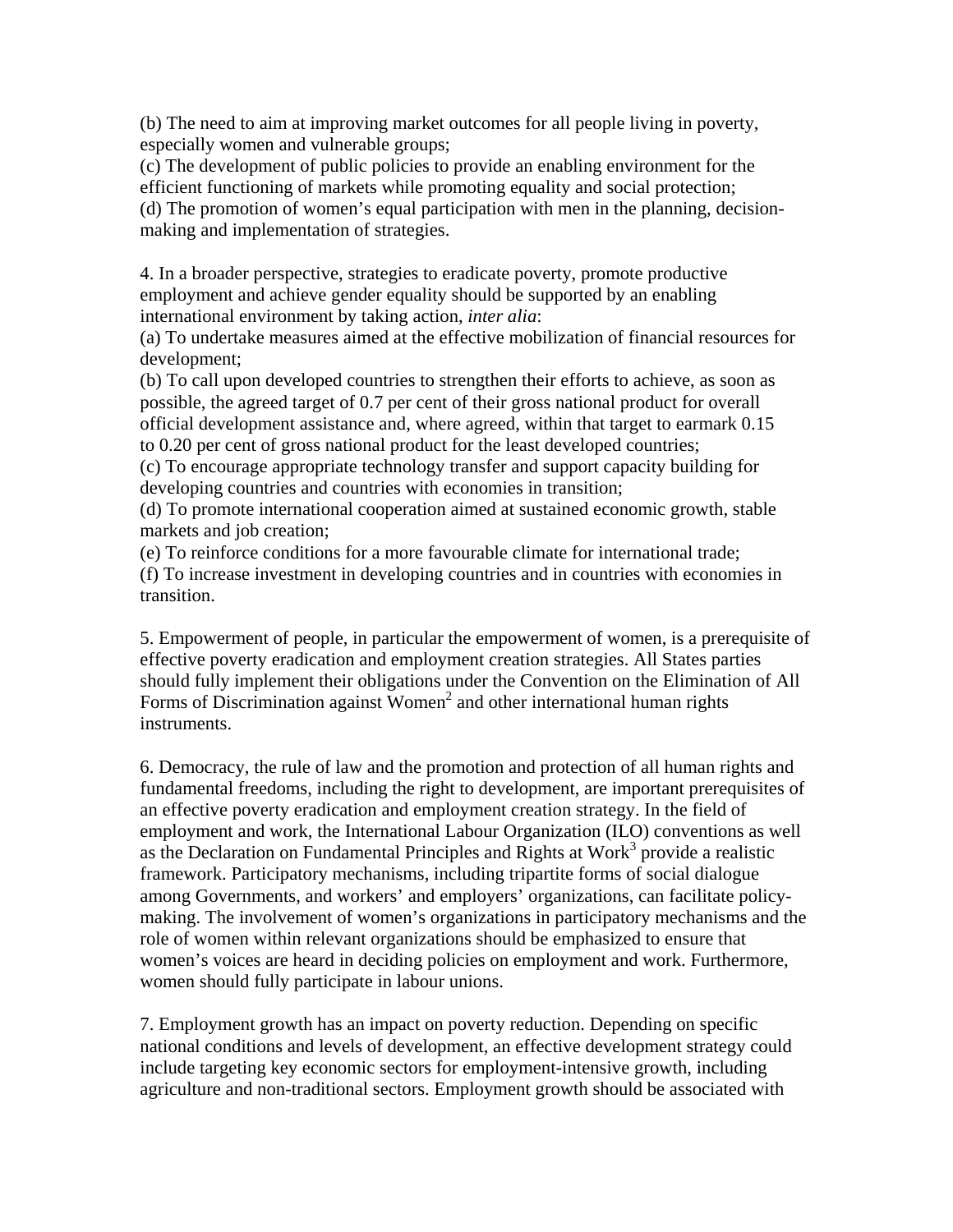wages that yield incomes above the poverty line and with a significant reduction of underemployment, disguised unemployment and under-remunerated work among women and men at the same time. It is equally important that women and men directly control the use of the wages they earn.

8. An increasing number of women as compared with men are living in poverty. The causes of this feminization of poverty are multiple. Women derive less benefit from employment because they continue to encounter discrimination in many areas, such as wage discrimination, occupational segregation, differential treatment in social protection and lack of opportunities in education and training. Women's historically greater share of responsibility for family well-being and their role as child-bearers are also factors that contribute to discrimination against women in the paid labour market. Therefore, we call for targeted policies and strategies aimed at empowerment of women including promulgation and enforcement of anti-discrimination and non-discriminatory legislation and equal employment opportunity policies and promotion of access to affordable, quality childcare services and, as appropriate, ways to assist with other family-caring responsibilities. A proactive gender policy requires equal access by girls and women to education and training, removal of wage differentials both through legislation and in practice, to guarantee the right of men and women to equal pay for equal work or work of equal value, and equal access to high-level and decision-making occupations. We also call for increased efforts to reduce the gap in unemployment rates between women and men, including through job creation policies.

9. In all countries, and in particular in many developing countries and countries with economies in transition, strategies for stimulating the development of small and mediumsized enterprises as well as other forms of self-employment, including through entrepreneurial training, especially for women can encourage employment creation and lead to poverty eradication.

10. In recognition of the role of microcredit in poverty eradication, empowerment of women and employment generation, we encourage the strengthening of existing and emerging microcredit institutions and their capacities, including through the support of international financial institutions, so that credit and related services for self-employment and income-generating activities may be made available to an increasing number of people living in poverty, in particular women, and to further develop, where appropriate, other microfinance instruments.

11. The emergence of non-standard forms of work may offer more flexible hours and greater compatibility with family responsibilities but may often entail lower levels of social security coverage and employment rights, lower wages, and limited career prospects. We recognize the need for appropriate employment security, as far as possible, for women and men workers who are engaged in part-time, contract, seasonal or temporary work, and social protection for those engaged outside the formal sectors. We recognize the need to ensure that such types of work are not sub-standard in terms of working conditions, social protection and protection against unfair dismissal. We acknowledge the need to address the contribution of women to the economy,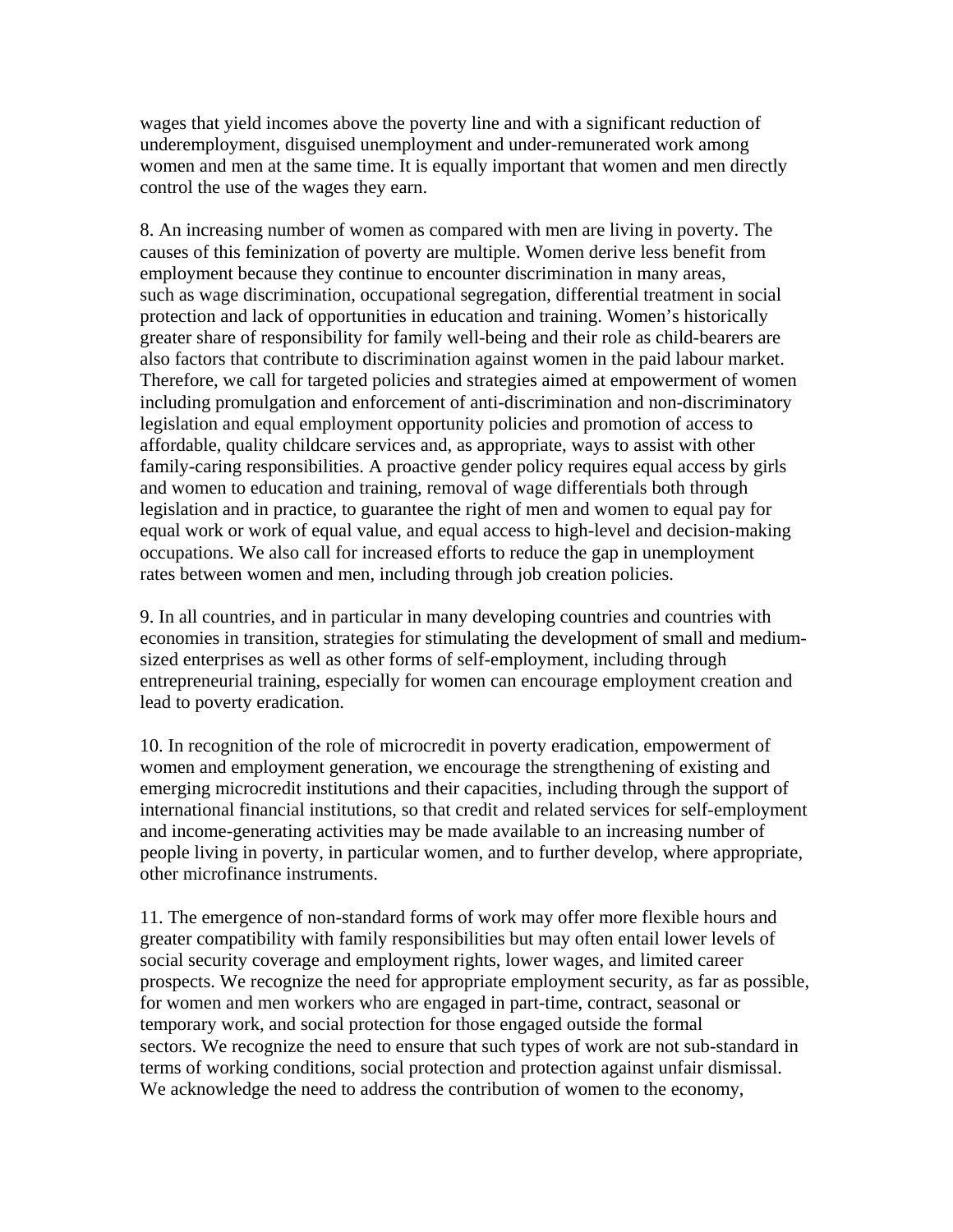both their unremunerated and remunerated work. We need also to address the conditions of those working at home.

12. We note the large numbers of women from developing countries and some countries with economies in transition who continue to venture forth to more affluent countries in search of a living for themselves and their families as a consequence of poverty, unemployment and other socio-economic conditions, and acknowledge the duty of sending States to work for conditions that provide employment and security to their citizens. A number of women migrant workers have been subjected to violence and victimized by traffickers for purposes of commercial and sexual exploitation through prostitution and other forms of sexual exploitation. We recognize the need to promote and protect the rights and welfare of all migrants and encourage member States to consider acceding to and ratifying the International Convention on the Protection of the Rights of All Migrant Workers and Members of Their Families<sup>4</sup>, as well as the Slavery Convention of  $1926$ <sup>5</sup> We also invite concerned member States to consider adopting appropriate legal measures against intermediaries who deliberately encourage the clandestine movement of workers and who exploit women migrant workers.

13. We encourage member States to adopt and/or implement legislation to ensure the elimination of violence against women, emphasizing the prevention of violence and the prosecution of offenders, and to take measures to ensure the protection of women subjected to violence, and their access to just and effective remedies, including compensation, indemnification and healing.

14. In many countries, especially developing countries and countries with economies in transition, the informal sector generates employment and serves as a buffer against unemployment and poverty, particularly in times of economic crisis. However, employment in the informal sector is characterized by low levels of productivity and income. As one possible policy approach for the informal sector, these shortcomings could be addressed through the improvement of access for those living in poverty, especially women and vulnerable groups, to credit, especially microcredit, training, technology and marketing techniques, while efforts continued to incorporate the informal sector as much as possible into the formal economy, as appropriate.

15. Employment policies should focus on gender sensitive labour policies that strengthen the interrelation among education, training, employment promotion, and social protection policies, taking into consideration a life cycle approach. We also recommend that public policies avoid reduction of expenditure on health, education and skill development that benefits the people living in poverty and those most in need under conditions of budgetary constraints. We recommend the further promotion and implementation of the 20/20 initiative in interested countries with a view to bolstering policies and resource allocation in these decisive areas.

16. We welcome the adoption of the ILO Convention (No. 182) concerning the Prohibition and Immediate Action for the Elimination of the Worst Forms of Child Labour, adopted by the International Labour Conference at its eighty-seventh session,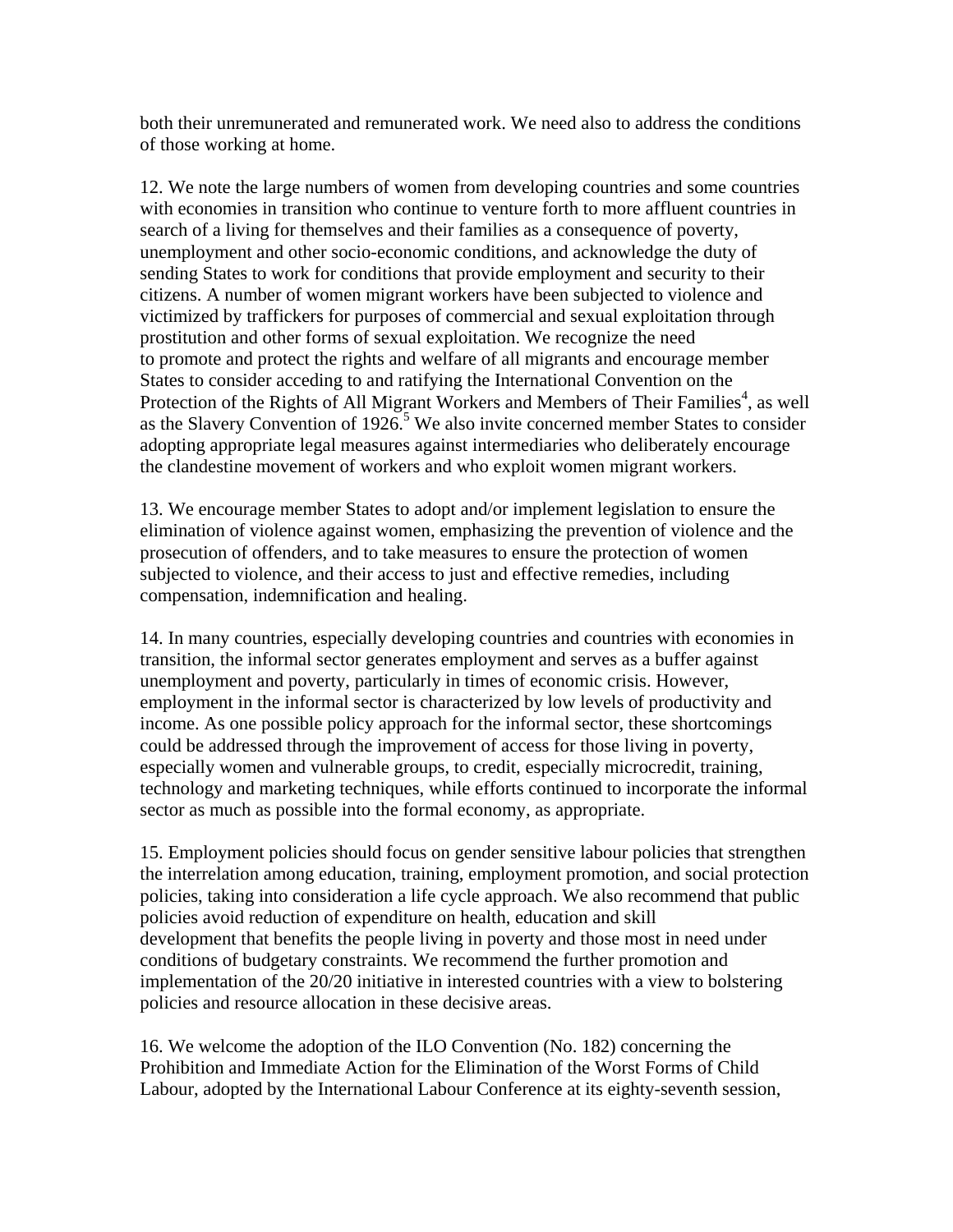Geneva, 17 June 1999. We reiterate our call upon all States to translate into concrete action their commitment to the progressive and effective elimination of child labour contrary to accepted international standards, and urge them, as a matter of priority, to eliminate the worst forms of child labour, such as forced labour, bonded labour and other forms of slavery.

17. Education is a human right and an essential tool for achieving the goals of equality, development and peace. Non-discriminatory education benefits both girls and boys and thus ultimately contributes to more equal relationships between women and men. Equality of access to and attainment of educational qualifications are necessary if more women are to become agents of change. Literacy of women is an important key to improving health, nutrition and education in the family and to empowering women to participate in decision making in society. Investing in formal and non-formal education and training for girls and women, with its exceptionally high social and economic return, has proved to be one of the best means of achieving sustainable development and economic growth that is both sustained and sustainable.

18. The international community has a key role to play in supporting efforts to eradicate poverty, promote productive employment and achieve gender equality. In this regard, the mobilization of new and additional financial resources from all sources, national and international, is required. Furthermore, debt relief under the heavily indebted poor countries (HIPC) initiative should strive to achieve faster, deeper and broader debt relief to eliminate unsustainable debt burdens for the poorest countries. Such an initiative, along with other efforts towards the solution of the debt problem, can promote greater investment in poverty eradication and employment policies with specific regard to gender equality.

19. We call upon the relevant organizations of the United Nations system to take consistent, coherent, coordinated and joint actions in support of national efforts to eradicate poverty, with particular attention to employment creation and work and the empowerment and ad9vancement of women. We also request them, and especially the United Nations funds and programmes and specialized agencies, to translate the recommendations of the present communiqué into concrete actions and request the Secretary General to submit a progress report to the Council at its substantive session of 2000.

*Notes* 

1 *Official Records of the Economic and Social Council, 1999,Supplement No. 13.* 

2 General Assembly resolution 34/180, annex.